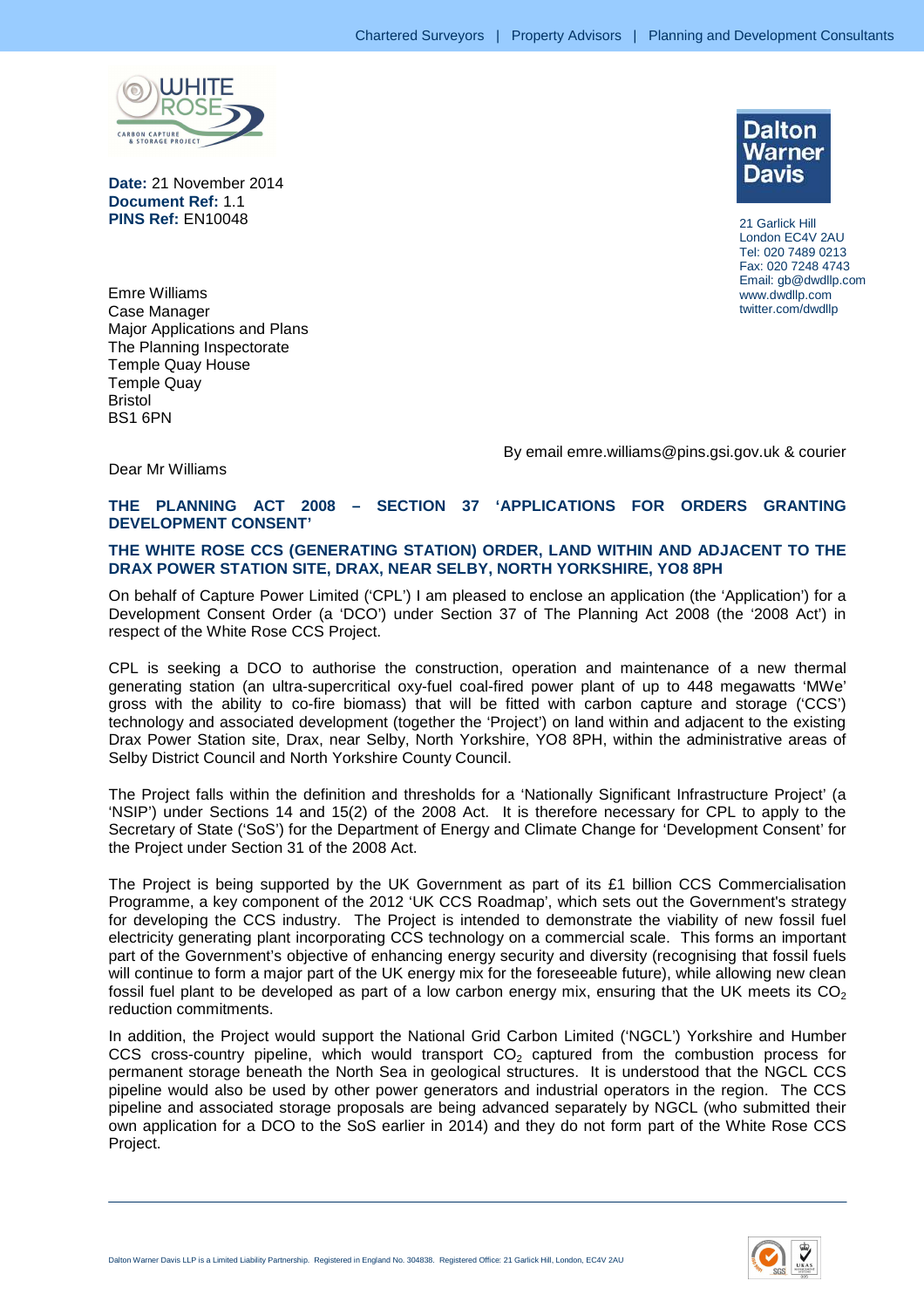

Chartered Surveyors I Property Advisors I Planning and Development Consultants



The Project Site (the 'Order Limits') comprises land within and adjacent to the boundary of the existing Drax Power Station site (the 'existing Power Station site'). The entire Project site covers an area of approximately 116 hectares. The permanent operational land area for the Project would be approximately 29 hectares. The remaining areas of the Project site would be used for various connections to infrastructure within the existing Power Station site and for temporary laydown and construction purposes.

The Application Index document (Document Ref. 1.3) lists the documents that form the Application and their compliance with relevant legislative and policy requirements.

Schedule 1 of the draft Order (Document Ref. 2.1) provides the formal description of the Project and the components for which Development Consent is sought, and identifies the individual 'Works Numbers (Works Nos.)' for these components. A detailed description of the Project is provided at Chapter 5 of the Environmental Statement (Document Ref. 6.2).

The Works Plans (Document Ref. 4.3) identify the location of the components of the Project within the Project site by reference to the Works Nos. set out in Schedule 1 of the draft Order.

The main components of the Project (with reference to the relevant Works Nos.) can be summarised as follows:

- **Work No. 1A and 1B** site raising and preparation works to create a development platform for the generating station to an appropriate level to mitigate flood risk, and for the creation of bridges and crossings over an existing drainage ditch known as the Carr Dyke and for site access works, site raising and hardstandings for the laydown and construction areas;
- **Work No. 1A** a generating station (the 'coal-fired power plant') located in the northern part of the Project site, to the north of the existing Power Station site, primarily fuelled by coal, but with the ability to co-fire biomass, that would be capable of generating up to 448 MWe gross of electricity, including a boiler house, steam turbine, cooling water towers, flue gas treatment systems, a flue gas emissions stack, air separation units and  $CO<sub>2</sub>$  processing and compression facilities;
- **Work No. 1B**  laydown and construction areas for construction and maintenance;
- **Work No. 2**  fuel intake, limestone and gypsum and fuel ash handling and transportation infrastructure, including connections with the existing Power Station site (located broadly along the western side of the Project site and existing Power Station site) for the delivery of fuel and limestone for the combustion and flue gas desulphurisation processes and the export of fuel ash for storage at the existing Barlow Mound (used for the long-term storage of fuel ash from Drax Power Station) and for the transport of gypsum;
- **Work No. 3** fuel ash storage on part of the existing Barlow Mound forming the north-western part of the Project site and located to the north-west of the existing Power Station site;
- **Work No. 4** a primarily underground connection to the electricity grid which would comprise one of three options. The first two are either a 132kV or 400kV cable and associated infrastructure running along the eastern side of the Project site to the existing substations located in the south-eastern part of the existing Power Station site. The third option is a 132kV cable and associated infrastructure which links to an existing overhead cable in the northern part of the existing Power Station site;
- **Work No. 5** connections for cooling water, potable water and sewerage and related facilities between the Project site and the northern part of the existing Power Station site;
- **Work No. 6** vegetation clearance and the creation of a new hardstanding area immediately adjacent to the existing jetty on the River Ouse, located to the east of the main Project site and the existing Power Station site, for the unloading and storage of equipment and materials delivered by barge and parking and circulation space for vehicles transporting items from the jetty to the Project site;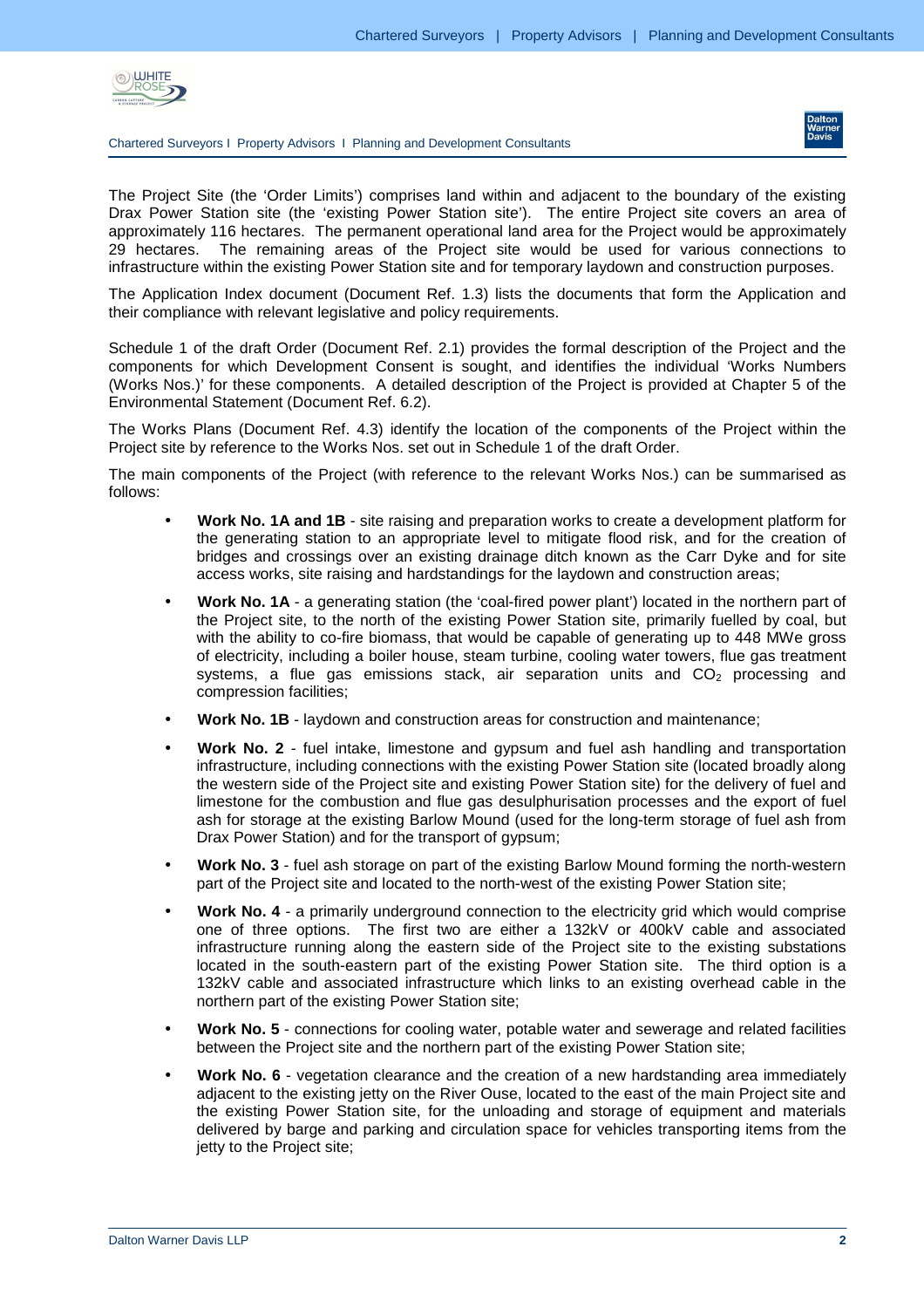

Chartered Surveyors I Property Advisors I Planning and Development Consultants



- **Work No. 7** the underground diversion of an existing 11kV overhead electrical cable on the north-eastern edge of the Project site; and
- **Work No. 8** works to the existing substations located in the south-eastern part of the existing Power Station site to facilitate the 132/400kV grid connection.

The 'associated development', for the purposes of Section 115 of the 2008 Act comprises the new hardstanding area adjacent to the existing jetty.

As part of and related to the above components, the Project also includes:

- site clearance, vegetation removal, demolition of existing structures and buildings, soil stripping and storage, bunds, embankments and earthworks;
- drainage works, culverts and wing walls;
- temporary de-watering and drainage facilities;
- lighting;
- site fencing, gates, and CCTV;
- landscaping, habitat creation and ecological mitigation;
- site compounds;
- construction-related buildings, structures, laydown, storage, plant, machinery, utilities, welfare facilities and haulage roads;
- electricity, water, wastewater, waste, gas, telecommunications and other services;
- site roads and parking areas, site access works, new site access points, and works required for the strengthening, improvement, maintenance or reconstruction of any street; and
- temporary and permanent footpaths.

It is anticipated that subject to the Order having been made by the SoS, construction work on the Project would commence in Q2 2016. The first activity carried out would be the site raising works to create the development platform for the generating station. The overall construction programme is expected to last approximately 62 months. Commissioning would take place in Q2 2021 with the Project entering operation in Q4 2021.

Schedule 2 of the draft Order contains a number of draft 'requirements' that, should the Order be made by the SoS, are intended to control the detailed design of the Project in addition to its construction and operation to ensure that it complies with the EIA carried out and does not result in unacceptable impacts. These would require the submission to and approval by the relevant planning authority of further details of the Project before work could commence within the Order Limits.

The draft Order seeks powers of compulsory acquisition in interests and rights in land (including new rights) within the Order Limits. The provisions relating to compulsory acquisition are set out at Articles 20 - 34 of the draft Order. These and other provisions of the draft Order are explained in the Explanatory Memorandum (Document Ref. 2.2). Information on the interests and rights that exist in relation to the land within the Order Limits is provided by the Book of Reference (Document Ref. 3.1). The justification for the proposed compulsory acquisition of interests and rights in land is set out in the Statement of Reasons (Document Ref. 3.2), with the Applicant's ability to fund this confirmed by the Funding Statement (Document Ref. 3.3).

The Project represents an Environmental Impact Assessment ('EIA') development and therefore the Application includes an Environmental Statement ('ES') that reports the findings of the EIA. The ES comprises of a Non-Technical Summary (Document Ref. 6.1) and ES Volumes 1, 2 and 3 (Document Refs. 6.2 - 6.4). The EIA has assessed the components of the Project that it has not been possible to fix in advance of the submission of the Application by applying the 'Rochdale Envelope' principles.